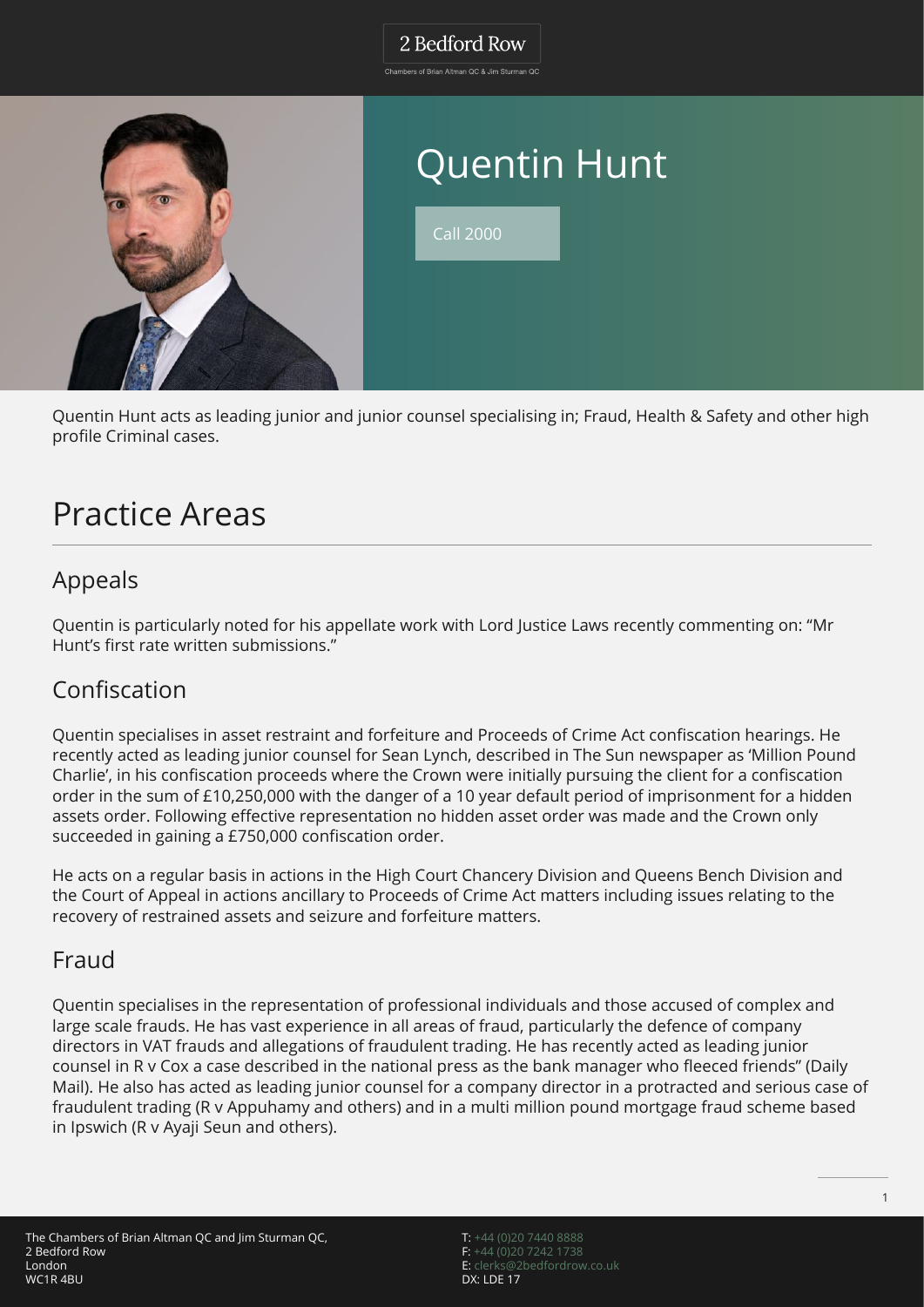He has acted as junior counsel in notable cases such as a £16m Ponzi fraud scheme (R v Grahame Whitehead) where the defendant was described in the national press as the 'Essex Bernie Madoff' (BBC) and R v Saunders and others (Operation Shepherd) a £64m MTIC VAT fraud in which the trial involved some nine defendants and lasted 9 months. He has recently concluded the defence of a company director in a large scale HMRC VAT fraud (R v Lachani and others).

Quentin also specialises in defending cases of pharmaceutical fraud brought by the MHRA in relation to regulatory offences and general conspiracy offences. Appeared for the defence in R v Mehta and others, a multi million pound counterfeit pharmaceutical conspiracy described by The Times as 'Britain's largest pharmaceutical fraud.' He successfully acted for Mr Mehta, a company director.

Quentin also acts in cases of excise fraud including the evasion of excise on goods such as tobacco and alcohol. Recently successfully as leading junior counsel in the case of R v Chen and others (smuggling of over 12 million cigarettes) and in the case of R v Minshall and others (conspiracy to set up of an illegal tobacco manufacturing plant in the UK). In 2013 Her Majesty's Revenue and Customs published a list of their 10 most serious cases of the preceding year, out of the 10 cases listed Mr Hunt had acted in 3 of them (R v Hardy, R v Minshall and R v Apostolides).

### Health & Safety

Quentin is a member of the Attorney General's 'A List' of approved advocates for Health and Safety and Regulatory work. He prosecutes and defends in equal measure specialising in cases involving fatalities including matters under the Health and Safety at Work Act, the Provision and Use of Work Equipment Regulations and the Construction Designs and Management Regulations. He recently acted on behalf of KJ a nursery worker accused of being responsible for the death of a child in her care; the case formed the basis of the Channel 4 Dispatches Documentary 'How Safe is Your Child's Nursery'. Of the four defendants indicted in the case Mr Hunt's client was the only one acquitted by the jury.

He specialises in cases of fatalities at work. Recent cases include a fatal accident during unloading of gardening materials (R v Moore's Turf and Topsoil), a fatality at a rice processing plant (R v Veetee Rice) and a fatality at a metal processing plant (R v North Kent Shotblasting), a fatality at Heathrow Airport (R v Aviance Ltd) and a fatality at a steel processing works (R v Wessex Lift Company Ltd).

Quentin has particular experience in and familiarity with cases involving accidents at construction sites and is regarded as an expert in cases involving the Construction Design and Management Regulations. Notable recent cases include a fatality due to a collapsed excavation (R v HMB Services) and a serious collapse of supporting steelwork at a construction site (R v Landmark Groundworks).

Quentin is listed as recommended counsel in Legal 500, an independent guide to the legal profession.

### Road Traffic

Quentin specialises in acting in all aspects of road traffic law including dangerous driving, drink driving, speeding and all other matters. He has successfully acted for a wide range of celebrity clients including Frank Lampard, Lily Allen, Ronnie O'Sullivan, members of the So Solid Crew, Skunk Anansie, Feeder and many other Premiership and Championship footballers.